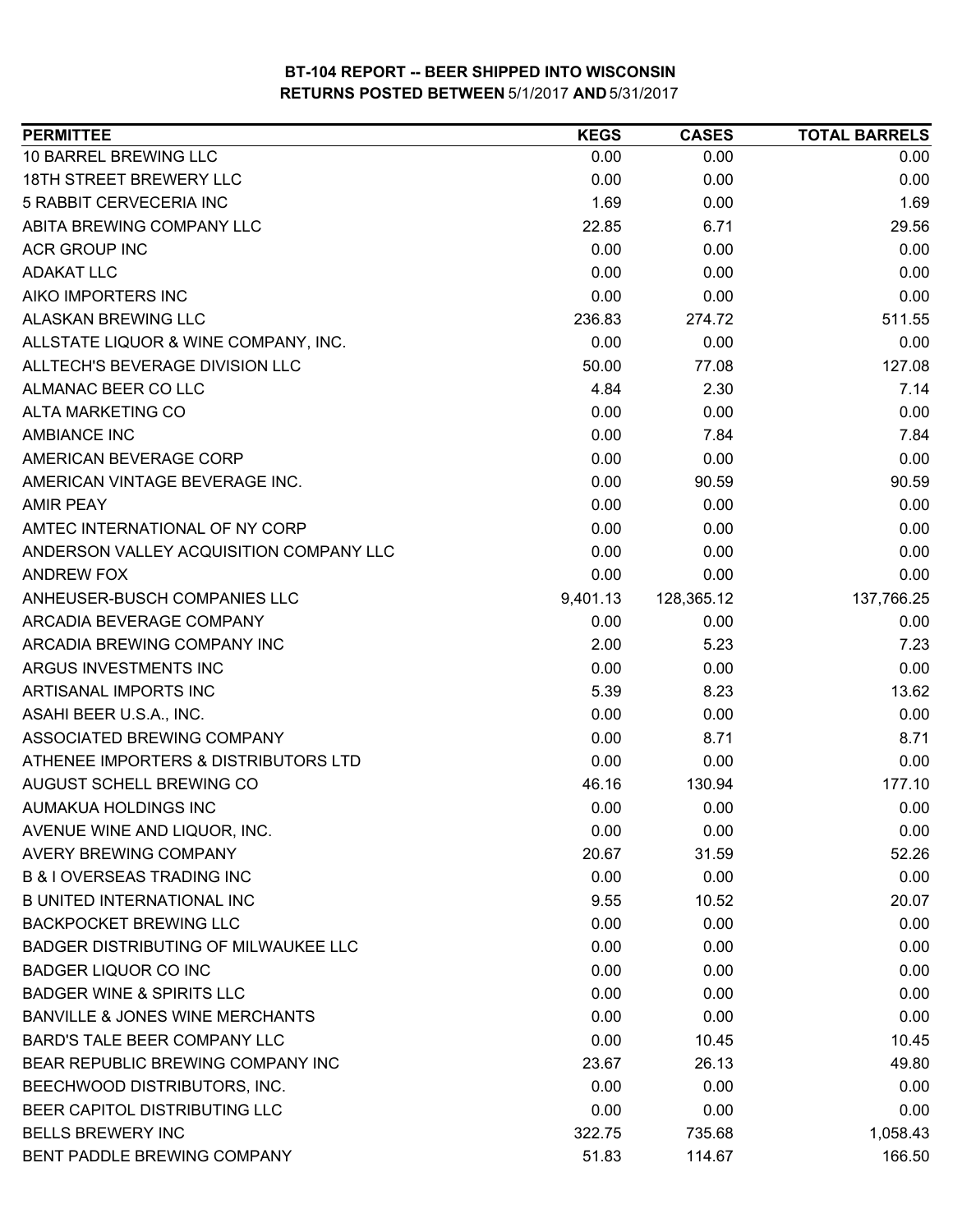| <b>PERMITTEE</b>                        | <b>KEGS</b> | <b>CASES</b> | <b>TOTAL BARRELS</b> |
|-----------------------------------------|-------------|--------------|----------------------|
| BETTER BRANDS DISTRIBUTING, INC.        | 0.00        | 0.00         | 0.00                 |
| <b>BIG SKY BREWING CO</b>               | 25.50       | 104.41       | 129.91               |
| BILL'S DISTRIBUTING, LTD.               | 0.00        | 0.00         | 0.00                 |
| <b>BINDING BRAUEREI USA INC</b>         | 40.91       | 131.42       | 172.33               |
| <b>BLACK LIST BEER LLC</b>              | 0.00        | 1.64         | 1.64                 |
| <b>BLACKROCKS BREWERY LLC</b>           | 1.25        | 7.50         | 8.75                 |
| BLUE POINT BREWING COMPANY INC          | 0.00        | 0.00         | 0.00                 |
| <b>BOSTON BEER CORPORATION</b>          | 389.50      | 3,017.51     | 3,407.01             |
| <b>BOULDER BEER INC</b>                 | 17.67       | 24.10        | 41.77                |
| BRAU BROTHERS BREWING COMPANY, LLC      | 0.00        | 0.00         | 0.00                 |
| BREAKTHRU BEVERAGE GROUP LLC            | 0.00        | 0.00         | 0.00                 |
| BREAKTHRU BEVERAGE GROUP LLC            | 0.00        | 0.00         | 0.00                 |
| BREAKTHRU BEVERAGE WISCONSIN NORTH LLC  | 0.00        | 0.00         | 0.00                 |
| <b>BRECKENRIDGE BREWERY LLC</b>         | 0.00        | 0.00         | 0.00                 |
| <b>BRIAN EWING</b>                      | 10.49       | 49.38        | 59.87                |
| BROWN-FORMAN CORPORATION                | 0.00        | 172.26       | 172.26               |
| BURNING BROTHERS BREWING LLC            | 0.00        | 1.94         | 1.94                 |
| C.J.W., INC.                            | 0.00        | 0.00         | 0.00                 |
| CANAL STREET BREWING CO LLC             | 192.75      | 633.72       | 826.47               |
| CAPITOL-HUSTING COMPANY, INC.           | 0.00        | 0.00         | 0.00                 |
| <b>CAROLE MINOGUE</b>                   | 4.00        | 3.00         | 7.00                 |
| CARRIAGE HOUSE IMPORTS, LTD.            | 0.00        | 100.28       | 100.28               |
| CASCADE BREWING COMPANY LLC             | 0.00        | 0.00         | 0.00                 |
| CENTRAL BEER DISTRIBUTORS, INC.         | 0.00        | 0.00         | 0.00                 |
| CENTRAL BEER IMPORT & EXPORT INC        | 0.00        | 0.00         | 0.00                 |
| CHAS A BERNICK INC                      | 16.74       | 15.93        | 32.67                |
| <b>CHATHAM IMPORTS INC</b>              | 0.00        | 0.00         | 0.00                 |
| CHICAGO BREW WERKS INC                  | 0.00        | 0.00         | 0.00                 |
| <b>CHRIS MICHNER</b>                    | 0.00        | 0.00         | 0.00                 |
| <b>CHRISTIAN P SCHAEFER</b>             | 0.00        | 27.09        | 27.09                |
| <b>CLASSIC BREWING COMPANY</b>          | 0.00        | 0.00         | 0.00                 |
| COLD SPRING BREWING COMPANY             | 0.00        | 0.00         | 0.00                 |
| <b>COMEBACK BREWING INC</b>             | 0.00        | 0.00         | 0.00                 |
| CORONADO BREWING COMPANY INC            | 97.10       | 0.00         | 97.10                |
| <b>CRAFT BREW ALLIANCE INC</b>          | 0.00        | 0.00         | 0.00                 |
| <b>CRAFT REVOLUTION LLC</b>             | 12.00       | 33.39        | 45.39                |
| <b>CROWN IMPORTS LLC</b>                | 0.00        | 14,364.11    | 14,364.11            |
| <b>CUSTOM CALIFORNIA CRAFT BEER LLC</b> | 0.00        | 0.00         | 0.00                 |
| D&V INTERNATIONAL INC                   | 23.48       | 17.87        | 41.35                |
| DAILY CELLARS LLC                       | 0.00        | 0.00         | 0.00                 |
| <b>DANNY RAKOVIC</b>                    | 0.00        | 0.00         | 0.00                 |
| DEAN DISTRIBUTING, INC.                 | 0.00        | 0.00         | 0.00                 |
| DEAN DISTRIBUTING, INC.                 | 0.00        | 0.00         | 0.00                 |
| <b>DELIA E RODRIGUEZ</b>                | 0.00        | 0.00         | 0.00                 |
| DESCHUTES BREWERY INC                   | 404.60      | 227.58       | 632.18               |
|                                         |             |              |                      |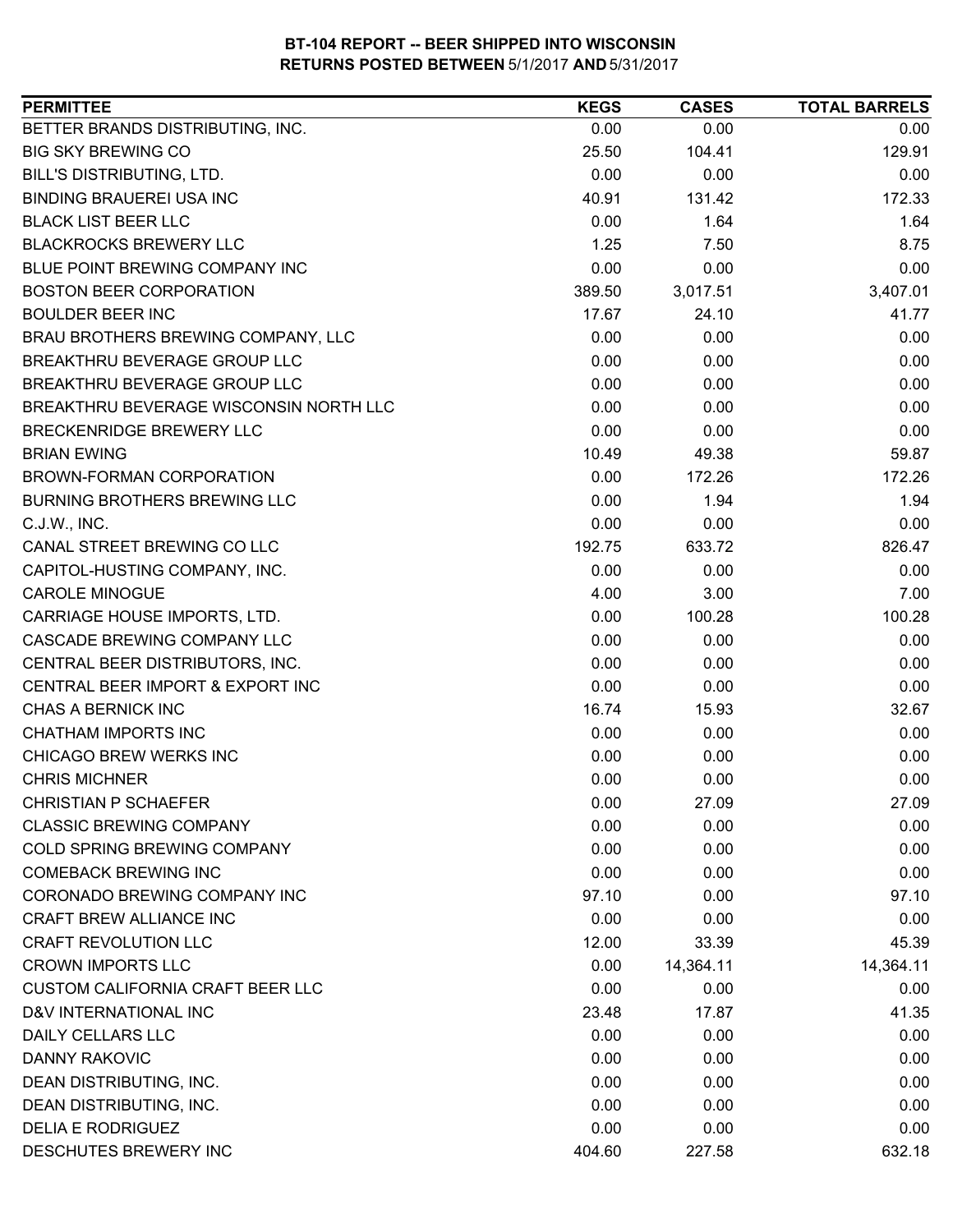| <b>PERMITTEE</b>                           | <b>KEGS</b> | <b>CASES</b> | <b>TOTAL BARRELS</b> |
|--------------------------------------------|-------------|--------------|----------------------|
| DESTIHL HOLDINGS LLC                       | 0.00        | 7.26         | 7.26                 |
| DETROIT RIVERTOWN BREWING LLC              | 0.00        | 0.00         | 0.00                 |
| DIAGEO BEER COMPANY USA                    | 628.50      | 2,769.40     | 3,397.90             |
| DISCOUNT LIQUOR, INC.                      | 0.00        | 0.00         | 0.00                 |
| DOANE DISTRIBUTING, INC.                   | 0.00        | 0.00         | 0.00                 |
| DOGFISH HEAD CRAFT BREWERY LLC             | 199.51      | 597.23       | 796.74               |
| DOYNA LTD                                  | 0.00        | 7.16         | 7.16                 |
| DUVEL MOORTGAT USA LTD                     | 63.61       | 228.13       | 291.74               |
| E & J GALLO WINERY                         | 0.00        | 88.39        | 88.39                |
| EASTERN LIQUORS USA INC                    | 0.00        | 0.00         | 0.00                 |
| EINSTOK BEER COMPANY LP                    | 9.00        | 45.00        | 54.00                |
| EL DORADO BEVERAGE CO                      | 0.00        | 0.00         | 0.00                 |
| <b>ELYSIAN BREWING COMPANY INC</b>         | 0.00        | 0.00         | 0.00                 |
| EPIC BREWING COMPANY LLC                   | 0.00        | 0.00         | 0.00                 |
| <b>EPIC BREWING COMPANY LLC</b>            | 9.50        | 23.46        | 32.96                |
| FABIANO BROTHERS - WISCONSIN LLC           | 0.00        | 0.00         | 0.00                 |
| FLANIGAN DISTRIBUTING OF DOOR COUNTY, INC. | 0.00        | 0.00         | 0.00                 |
| FLYING DOG BREWERY LLLP                    | 3.67        | 52.26        | 55.93                |
| FOUR SEASONS BEER DISTRIBUTORS INC         | 0.00        | 0.00         | 0.00                 |
| FRANK BEER DISTRIBUTORS, INC.              | 0.00        | 0.00         | 0.00                 |
| FRANK BEER SOUTH LLC                       | 0.00        | 0.00         | 0.00                 |
| FRANK LIQUOR COMPANY, INC.                 | 0.00        | 0.00         | 0.00                 |
| FRANK LIQUORS OF LA CROSSE, INC.           | 0.00        | 0.00         | 0.00                 |
| FRANKENMUTH BREWING COMPANY                | 0.00        | 0.00         | 0.00                 |
| FRED R KARM JR                             | 0.00        | 0.00         | 0.00                 |
| FULTON STREET BREWERY LLC                  | 0.00        | 0.00         | 0.00                 |
| <b>FUNKWERKS INC</b>                       | 0.00        | 0.00         | 0.00                 |
| <b>G K SKAGGS INC</b>                      | 0.00        | 0.00         | 0.00                 |
| <b>GARY'S CORPORATION OF OAK CREEK</b>     | 0.00        | 0.00         | 0.00                 |
| GB SALES MILWAUKEE, INC.                   | 0.00        | 0.00         | 0.00                 |
| <b>GELOSO BEVERAGE GROUP LLC</b>           | 0.00        | 23.95        | 23.95                |
| <b>GENERAL BEER DISTRIBUTORS CO.</b>       | 0.00        | 0.00         | 0.00                 |
| GENERAL BEER-NORTHEAST INC                 | 0.00        | 0.00         | 0.00                 |
| <b>GENERAL BEER-NORTHEAST INC</b>          | 0.00        | 0.00         | 0.00                 |
| GENERAL BEER-NORTHWEST, INC.               | 0.00        | 0.00         | 0.00                 |
| GENERAL BEER-NORTHWEST, INC.               | 0.00        | 0.00         | 0.00                 |
| GENERAL BEVERAGE SALES CO.                 | 0.00        | 0.00         | 0.00                 |
| GENERAL BEVERAGE SALES CO. -- OSHKOSH      | 0.00        | 0.00         | 0.00                 |
| GENERAL BEVERAGE SALES CO.-MILWAUKEE       | 0.00        | 0.00         | 0.00                 |
| <b>GEORGE BOZIC JR</b>                     | 0.00        | 0.00         | 0.00                 |
| <b>GFBC INC</b>                            | 0.00        | 0.00         | 0.00                 |
| <b>GLOBAL VILLAGE IMPORTS LLC</b>          | 0.00        | 0.00         | 0.00                 |
| <b>GLORIA R RAGSDALE</b>                   | 0.00        | 0.00         | 0.00                 |
| <b>GMB PARTNERS LLC</b>                    | 105.16      | 216.78       | 321.94               |
| <b>GREAT CENTRAL BREWING LLC</b>           | 2.00        | 4.84         | 6.84                 |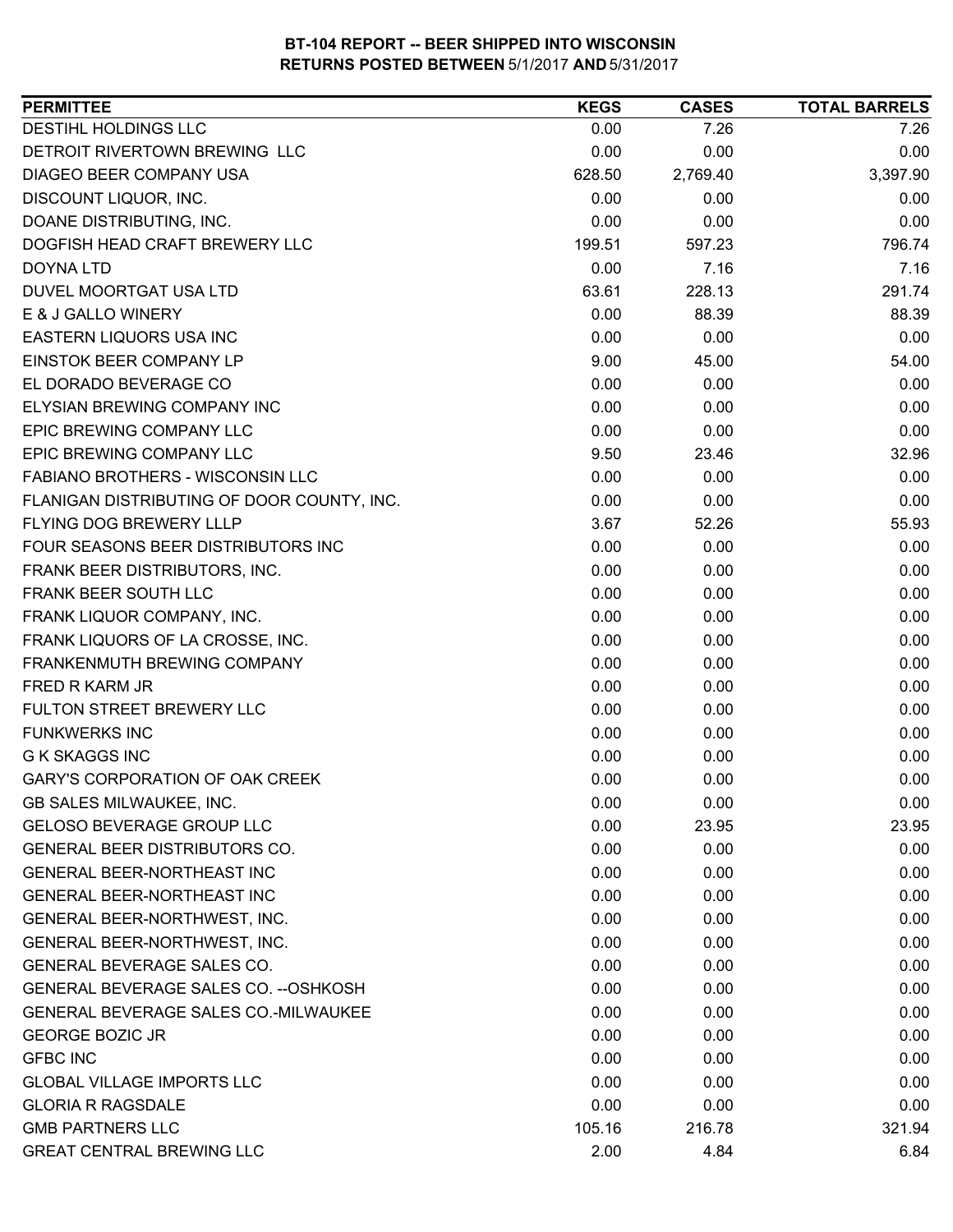| <b>PERMITTEE</b>                                  | <b>KEGS</b> | <b>CASES</b> | <b>TOTAL BARRELS</b> |
|---------------------------------------------------|-------------|--------------|----------------------|
| <b>GREGORY S HARDMAN</b>                          | 0.00        | 0.00         | 0.00                 |
| <b>GTBC LLC</b>                                   | 0.00        | 0.00         | 0.00                 |
| H C FOODS CO LTD                                  | 0.00        | 0.00         | 0.00                 |
| HARPOON DISTRIBUTING COMPANY                      | 30.12       | 66.29        | 96.41                |
| HARVEST MOON BREWING LLP                          | 0.00        | 5.23         | 5.23                 |
| HEINEKEN USA INCORPORATED                         | 190.53      | 4,681.74     | 4,872.27             |
| HENDRICKS BEVERAGE, INC.                          | 0.00        | 0.00         | 0.00                 |
| <b>HIGH COUNTRY BREWERY INC</b>                   | 0.00        | 0.00         | 0.00                 |
| HOME BREW MART INC                                | 98.68       | 124.03       | 222.71               |
| HOP BUTCHER FOR THE WORLD LLC                     | 0.00        | 0.00         | 0.00                 |
| <b>ILLYRIAN IMPORT INC</b>                        | 0.00        | 0.00         | 0.00                 |
| INDEED BREWING COMPANY LLC                        | 9.34        | 8.05         | 17.39                |
| <b>INDIAN PEAKS BREWING COMPANY</b>               | 0.00        | 0.00         | 0.00                 |
| <b>INTERNATIONAL DISTILLERS &amp; VINTERS LTD</b> | 0.00        | 16.42        | 16.42                |
| IRL, INCORPORATED                                 | 0.00        | 0.00         | 0.00                 |
| <b>IRON HORSE BEVERAGE LLC</b>                    | 0.00        | 14.72        | 14.72                |
| <b>JAW PROPERTIES LLC</b>                         | 0.00        | 0.00         | 0.00                 |
| <b>JDZ INC</b>                                    | 0.00        | 0.00         | 0.00                 |
| <b>JOHN J COLLETTI</b>                            | 0.00        | 0.00         | 0.00                 |
| JOHNSON BROTHERS OF WISCONSIN INC                 | 0.00        | 0.00         | 0.00                 |
| JOSEPH JAMES BREWING CO INC                       | 0.00        | 0.00         | 0.00                 |
| <b>JOSHUA DETH</b>                                | 59.50       | 161.57       | 221.07               |
| KAY BEER DISTRIBUTING, INC.                       | 0.00        | 0.00         | 0.00                 |
| KEWEENAW BREWING CO LLC                           | 31.75       | 20.09        | 51.84                |
| KOJIMA & INTERNATIONAL ASSOCIATES INC             | 0.00        | 0.00         | 0.00                 |
| KOOCHENVAGNERS BREWING COMPANY                    | 16.01       | 8.82         | 24.83                |
| KYSELA PERE ET FILS LTD                           | 0.00        | 0.00         | 0.00                 |
| LA CROSSE BEVERAGE LLC                            | 0.00        | 0.00         | 0.00                 |
| <b>LABATT USA OPERATING CO LLC</b>                | 0.00        | 1,609.50     | 1,609.50             |
| <b>LAGUNITAS BREWING CO</b>                       | 222.00      | 455.60       | 677.60               |
| LAKE SUPERIOR BREWING CO LLC                      | 5.34        | 9.58         | 14.92                |
| LARRY'S DISTRIBUTING CO., INC.                    | 0.00        | 0.00         | 0.00                 |
| LEAMON MERCANTILE CO. CORP                        | 0.00        | 0.00         | 0.00                 |
| LEE BEVERAGE OF WISCONSIN LLC                     | 0.00        | 0.00         | 0.00                 |
| LEE BEVERAGE OF WISCONSIN LLC                     | 0.00        | 0.00         | 0.00                 |
| LEE BEVERAGE OF WISCONSIN LLC                     | 0.00        | 0.00         | 0.00                 |
| LEFT COAST BREWING CO                             | 0.00        | 0.00         | 0.00                 |
| LENA BEVERAGE COMPANY                             | 0.60        | 0.00         | 0.60                 |
| LIFT BRIDGE BREWING TECHNOLOGIES LLC              | 42.66       | 50.76        | 93.42                |
| LOUIS GLUNZ BEER INC                              | 8.98        | 116.51       | 125.49               |
| <b>MANKATO BREWERY LLC</b>                        | 0.00        | 0.00         | 0.00                 |
| MANNEKEN-BRUSSEL IMPORTS INC                      | 12.27       | 19.07        | 31.34                |
| MARK ANTHONY BRANDS INC                           | 0.00        | 670.39       | 670.39               |
| MASSACHUSETTS BEVERAGE ALLIANCE LLC               | 0.00        | 0.00         | 0.00                 |
| MERCHANT DU VIN CORPORATION                       | 9.37        | 28.53        | 37.90                |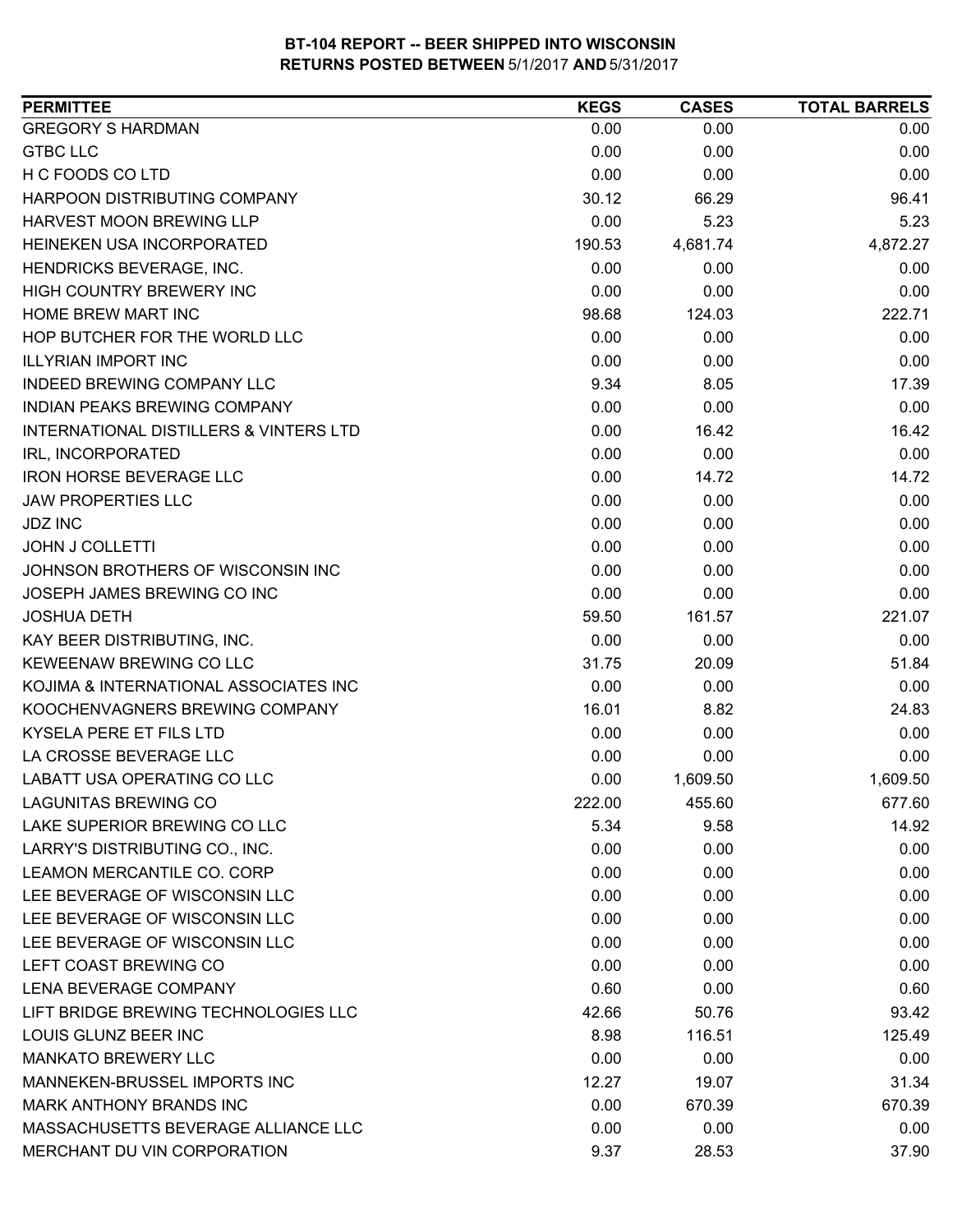| <b>PERMITTEE</b>                     | <b>KEGS</b> | <b>CASES</b> | <b>TOTAL BARRELS</b> |
|--------------------------------------|-------------|--------------|----------------------|
| METROPOLITAN BREWING LLC             | 0.00        | 0.00         | 0.00                 |
| <b>MHW LTD</b>                       | 12.80       | 1.22         | 14.02                |
| MICHAEL G ANSAY                      | 30.70       | 70.11        | 100.81               |
| MID-WISCONSIN BEVERAGE, INC.         | 0.00        | 0.00         | 0.00                 |
| MILLERCOORS LLC                      | 1,247.00    | 16,750.92    | 17,997.92            |
| MILLERCOORS LLC                      | 322.00      | 15,227.71    | 15,549.71            |
| MOR-DALL ENTERPRISES INC.            | 0.00        | 0.00         | 0.00                 |
| MOUNTAINEER HOLDINGS LLC             | 0.00        | 28.14        | 28.14                |
| <b>MOYLANS BREWING CO LTD</b>        | 0.00        | 0.00         | 0.00                 |
| MUTUAL WHOLESALE LIQUOR INC          | 0.00        | 0.00         | 0.00                 |
| NDC SYSTEMS LP                       | 58.81       | 0.00         | 58.81                |
| NEBRASKA BREWING CO INC              | 0.00        | 0.00         | 0.00                 |
| NEEDHAM DISTRIBUTING CO., INC.       | 0.00        | 0.00         | 0.00                 |
| NEW BELGIUM BREWING COMPANY INC      | 357.83      | 1,241.01     | 1,598.84             |
| NEW HOLLAND BREWING CO LLC           | 0.00        | 0.00         | 0.00                 |
| NEW YORK MUTUAL TRADING CO INC       | 0.00        | 1.34         | 1.34                 |
| NOELKE DISTRIBUTORS, INC.            | 0.00        | 0.00         | 0.00                 |
| NORTH COAST BREWING CO INC           | 3.33        | 21.92        | 25.25                |
| NORTHWEST BEVERAGES, INC.            | 0.00        | 0.00         | 0.00                 |
| NOUVEAU VENTURES LLC                 | 0.00        | 0.00         | 0.00                 |
| OFF-KILTER BREWING INC               | 0.25        | 0.22         | 0.47                 |
| ONION PUB & BREWERY INC              | 0.00        | 0.00         | 0.00                 |
| OREGON BREWING COMPANY INC           | 5.96        | 46.22        | 52.18                |
| OTT SCHWEITZER DISTRIBUTORSHIP, INC. | 0.00        | 0.00         | 0.00                 |
| PABST BREWING COMPANY LLC            | 104.33      | 1,597.40     | 1,701.73             |
| PAMPA BEVERAGES LLC                  | 0.00        | 0.00         | 0.00                 |
| PARK RIDGE DISTRIBUTING, INC.        | 0.00        | 0.00         | 0.00                 |
| PATERNO IMPORTS LTD                  | 0.00        | 0.00         | 0.00                 |
| PAULANER USA LLC                     | 194.75      | 471.54       | 666.29               |
| PEHLER DISTRIBUTING, INC.            | 0.00        | 0.00         | 0.00                 |
| PERENNIAL PARTNERS LLC               | 3.17        | 0.00         | 3.17                 |
| PHIL KNUTSEN                         | 0.00        | 0.00         | 0.00                 |
| PHILLIPS WINE COMPANY                | 0.00        | 0.00         | 0.00                 |
| PIPEWORKS PRODUCTION LLC             | 0.00        | 0.00         | 0.00                 |
| PRO-LIQUITECH LLC                    | 0.00        | 0.00         | 0.00                 |
| PROST BREWING COMPANY LLC            | 6.00        | 5.23         | 11.23                |
| RATAS WHOLESALE LIQUOR COMPANY       | 0.00        | 0.00         | 0.00                 |
| <b>RAVEN BRANDS INC</b>              | 0.00        | 0.00         | 0.00                 |
| <b>REINHARD PUCHERT</b>              | 0.00        | 0.00         | 0.00                 |
| RELETA BREWING COMPANY LLC           | 0.00        | 337.00       | 337.00               |
| RENEGADE BREWING COMPANY LLC         | 0.00        | 0.00         | 0.00                 |
| RICHARD D KATECHIS                   | 29.66       | 92.17        | 121.83               |
| RIVER CITY DISTRIBUTING CO., INC.    | 0.00        | 0.00         | 0.00                 |
| S & H INDEPENDENT PREMIUM BRANDS LLC | 249.53      | 0.00         | 249.53               |
| S. & S. DISTRIBUTING, INC.           | 0.00        | 0.00         | 0.00                 |
|                                      |             |              |                      |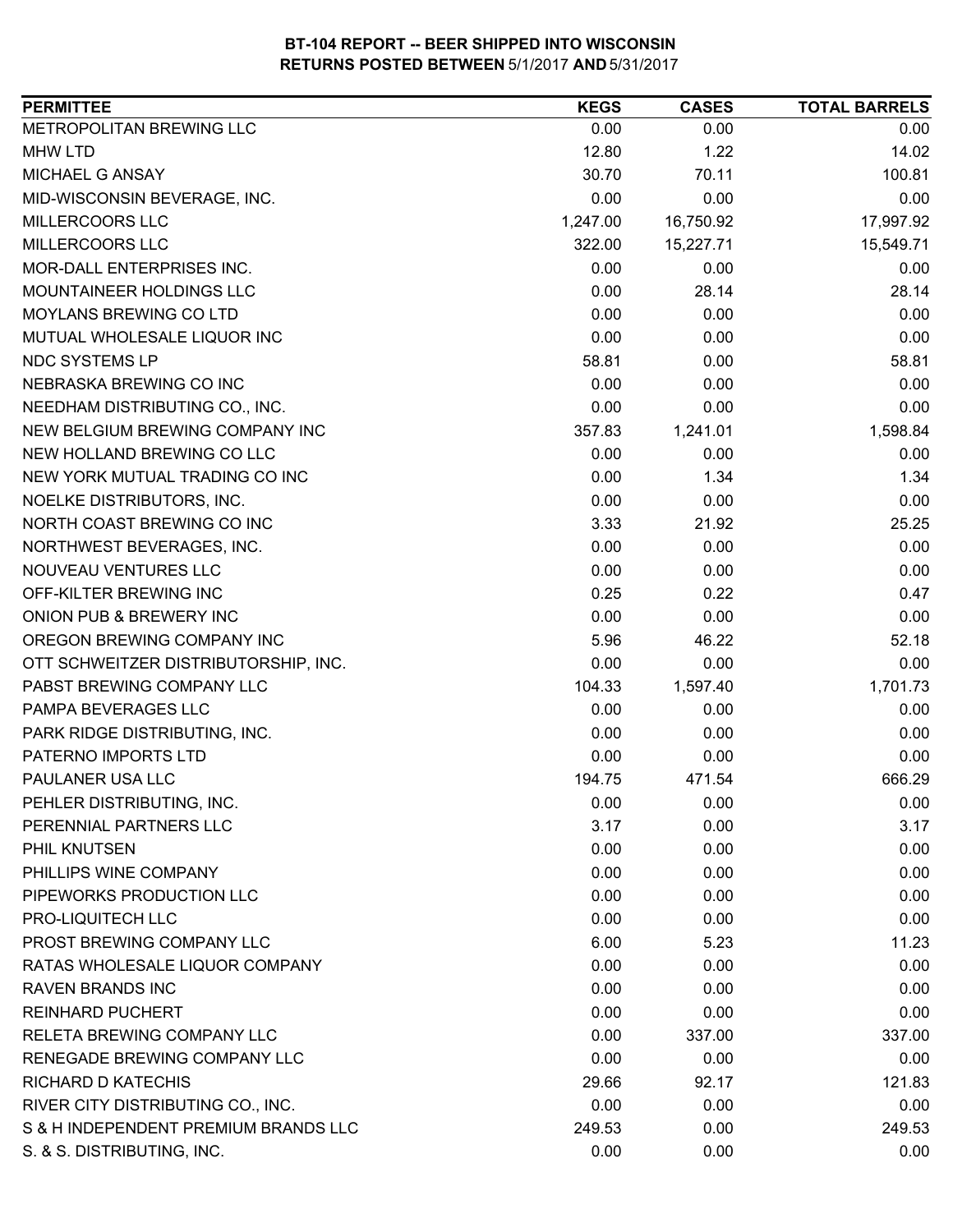| S. & S. DISTRIBUTING, INC.<br>0.00<br>0.00<br>0.00<br>SAPPORO USA INC<br>3.40<br>25.53<br>22.13<br>SARATOGA LIQUOR CO., INC.<br>0.00<br>0.00<br>0.00<br>10.02<br>SAUGATUCK BREWING COMPANY INC<br>15.25<br>25.27<br>0.00<br>SCUTTLEBUTT BREWING CO LLC<br>9.49<br>9.49<br><b>SHANE WELCH</b><br>10.58<br>21.84<br>32.42<br>SHELTON BROTHERS INC<br>0.00<br>0.00<br>0.00<br><b>SHORTS BREWING COMPANY</b><br>6.33<br>29.61<br>35.94<br>SIERRA NEVADA BREWING COMPANY<br>42.02<br>731.05<br>773.07<br>SINGHA NORTH AMERICA INC<br>0.00<br>0.00<br>0.00<br>SMUTTYNOSE BREWING CO INC<br>0.00<br>0.00<br>0.00<br>SOLEMN OATH BREWERY LLC<br>38.33<br>60.11<br>21.78<br>SOUTHERN TIER BREWING COMPANY LLC<br>8.67<br>46.24<br>37.57<br><b>SRB OPERATIONS LLC</b><br>0.00<br>0.00<br>0.00<br>ST KILLIAN IMPORTING CO INC<br>222.45<br>51.71<br>170.74<br>STANLEY STAWSKI DIST CO INC<br>0.00<br>53.83<br>53.83<br>STEINBECK BREWING COMPANY<br>0.00<br>0.00<br>0.00<br><b>STEVE CRIDER</b><br>0.00<br>0.00<br>0.00<br><b>SUMMIT BREWING COMPANY</b><br>615.98<br>178.42<br>437.56<br>SUN KING BREWING CO LLC<br>0.00<br>0.00<br>0.00<br>SUPERIOR BEVERAGES LLC<br>0.00<br>0.00<br>0.00<br><b>SURLY BREWING COMPANY</b><br>338.63<br>769.90<br>431.27<br>SURVILLE ENTERPRISES CORP<br>0.00<br>0.00<br>0.00<br>SYLWESTER KOLAKOWSKI<br>0.00<br>0.00<br>0.00<br>TABLEBLUFF BREWING CO INC<br>0.00<br>17.42<br>17.42<br>TALLGRASS BREWING COMPANY INC<br>108.66<br>36.37<br>72.29<br>THE BRUERY LLC<br>0.00<br>0.00<br>0.00<br>THE CHURCH STREET BREWING COMPANY LLC<br>0.00<br>0.00<br>0.00<br>THE DUDES' BREWING COMPANY LLC<br>0.00<br>0.00<br>0.00<br>THE GAMBRINUS COMPANY<br>41.00<br>100.16<br>141.16<br>THE GREAT LAKES BREWING CO<br>91.65<br>183.82<br>92.17<br>THE R.S. LIPMAN COMPANY<br>0.00<br>0.00<br>0.00<br>THE TRI CITY BREWING COMPANY<br>0.00<br>0.00<br>0.00<br>THE VETERAN BEVERAGE COMPANY<br>4.00<br>25.64<br>29.64<br>THREE FLOYDS BREWING LLC<br>120.16<br>155.24<br>275.40<br><b>TIGHTHEAD BREWING COMPANY</b><br>16.69<br>10.37<br>27.06<br><b>TODD FYTEN</b><br>0.00<br>0.00<br>0.00<br><b>TOPPLING GOLIATH INC</b><br>21.75<br>201.45<br>223.20<br>TRIANGLE DISTRIBUTING COMPANY, INC.<br>0.00<br>0.00<br>0.00<br><b>TRIBES GRILL INC</b><br>0.00<br>0.00<br>0.00<br>TROIKA BREWING COMPANY LLC<br>0.00<br>0.00<br>0.00<br><b>TRUCKEE CRAFT BREWING</b><br>0.00<br>0.00<br>0.00<br>TWO BROTHERS BREWING COMPANY<br>20.33<br>31.32<br>51.65<br>UINTA BREWING COMPANY<br>35.32<br>51.61<br>86.93<br>UNE ANNEE BREWERY LLC<br>10.74<br>4.30 | <b>PERMITTEE</b> | <b>KEGS</b> | <b>CASES</b> | <b>TOTAL BARRELS</b> |
|--------------------------------------------------------------------------------------------------------------------------------------------------------------------------------------------------------------------------------------------------------------------------------------------------------------------------------------------------------------------------------------------------------------------------------------------------------------------------------------------------------------------------------------------------------------------------------------------------------------------------------------------------------------------------------------------------------------------------------------------------------------------------------------------------------------------------------------------------------------------------------------------------------------------------------------------------------------------------------------------------------------------------------------------------------------------------------------------------------------------------------------------------------------------------------------------------------------------------------------------------------------------------------------------------------------------------------------------------------------------------------------------------------------------------------------------------------------------------------------------------------------------------------------------------------------------------------------------------------------------------------------------------------------------------------------------------------------------------------------------------------------------------------------------------------------------------------------------------------------------------------------------------------------------------------------------------------------------------------------------------------------------------------------------------------------------------------------------------------------------------------------------------------------------------------------------------------------------------------------------------------------------------------------------------------------------------------------------------------------------------------------------------------------------------------------------------------------------------------------------------------------------------------------------------------------|------------------|-------------|--------------|----------------------|
|                                                                                                                                                                                                                                                                                                                                                                                                                                                                                                                                                                                                                                                                                                                                                                                                                                                                                                                                                                                                                                                                                                                                                                                                                                                                                                                                                                                                                                                                                                                                                                                                                                                                                                                                                                                                                                                                                                                                                                                                                                                                                                                                                                                                                                                                                                                                                                                                                                                                                                                                                              |                  |             |              |                      |
|                                                                                                                                                                                                                                                                                                                                                                                                                                                                                                                                                                                                                                                                                                                                                                                                                                                                                                                                                                                                                                                                                                                                                                                                                                                                                                                                                                                                                                                                                                                                                                                                                                                                                                                                                                                                                                                                                                                                                                                                                                                                                                                                                                                                                                                                                                                                                                                                                                                                                                                                                              |                  |             |              |                      |
|                                                                                                                                                                                                                                                                                                                                                                                                                                                                                                                                                                                                                                                                                                                                                                                                                                                                                                                                                                                                                                                                                                                                                                                                                                                                                                                                                                                                                                                                                                                                                                                                                                                                                                                                                                                                                                                                                                                                                                                                                                                                                                                                                                                                                                                                                                                                                                                                                                                                                                                                                              |                  |             |              |                      |
|                                                                                                                                                                                                                                                                                                                                                                                                                                                                                                                                                                                                                                                                                                                                                                                                                                                                                                                                                                                                                                                                                                                                                                                                                                                                                                                                                                                                                                                                                                                                                                                                                                                                                                                                                                                                                                                                                                                                                                                                                                                                                                                                                                                                                                                                                                                                                                                                                                                                                                                                                              |                  |             |              |                      |
|                                                                                                                                                                                                                                                                                                                                                                                                                                                                                                                                                                                                                                                                                                                                                                                                                                                                                                                                                                                                                                                                                                                                                                                                                                                                                                                                                                                                                                                                                                                                                                                                                                                                                                                                                                                                                                                                                                                                                                                                                                                                                                                                                                                                                                                                                                                                                                                                                                                                                                                                                              |                  |             |              |                      |
|                                                                                                                                                                                                                                                                                                                                                                                                                                                                                                                                                                                                                                                                                                                                                                                                                                                                                                                                                                                                                                                                                                                                                                                                                                                                                                                                                                                                                                                                                                                                                                                                                                                                                                                                                                                                                                                                                                                                                                                                                                                                                                                                                                                                                                                                                                                                                                                                                                                                                                                                                              |                  |             |              |                      |
|                                                                                                                                                                                                                                                                                                                                                                                                                                                                                                                                                                                                                                                                                                                                                                                                                                                                                                                                                                                                                                                                                                                                                                                                                                                                                                                                                                                                                                                                                                                                                                                                                                                                                                                                                                                                                                                                                                                                                                                                                                                                                                                                                                                                                                                                                                                                                                                                                                                                                                                                                              |                  |             |              |                      |
|                                                                                                                                                                                                                                                                                                                                                                                                                                                                                                                                                                                                                                                                                                                                                                                                                                                                                                                                                                                                                                                                                                                                                                                                                                                                                                                                                                                                                                                                                                                                                                                                                                                                                                                                                                                                                                                                                                                                                                                                                                                                                                                                                                                                                                                                                                                                                                                                                                                                                                                                                              |                  |             |              |                      |
|                                                                                                                                                                                                                                                                                                                                                                                                                                                                                                                                                                                                                                                                                                                                                                                                                                                                                                                                                                                                                                                                                                                                                                                                                                                                                                                                                                                                                                                                                                                                                                                                                                                                                                                                                                                                                                                                                                                                                                                                                                                                                                                                                                                                                                                                                                                                                                                                                                                                                                                                                              |                  |             |              |                      |
|                                                                                                                                                                                                                                                                                                                                                                                                                                                                                                                                                                                                                                                                                                                                                                                                                                                                                                                                                                                                                                                                                                                                                                                                                                                                                                                                                                                                                                                                                                                                                                                                                                                                                                                                                                                                                                                                                                                                                                                                                                                                                                                                                                                                                                                                                                                                                                                                                                                                                                                                                              |                  |             |              |                      |
|                                                                                                                                                                                                                                                                                                                                                                                                                                                                                                                                                                                                                                                                                                                                                                                                                                                                                                                                                                                                                                                                                                                                                                                                                                                                                                                                                                                                                                                                                                                                                                                                                                                                                                                                                                                                                                                                                                                                                                                                                                                                                                                                                                                                                                                                                                                                                                                                                                                                                                                                                              |                  |             |              |                      |
|                                                                                                                                                                                                                                                                                                                                                                                                                                                                                                                                                                                                                                                                                                                                                                                                                                                                                                                                                                                                                                                                                                                                                                                                                                                                                                                                                                                                                                                                                                                                                                                                                                                                                                                                                                                                                                                                                                                                                                                                                                                                                                                                                                                                                                                                                                                                                                                                                                                                                                                                                              |                  |             |              |                      |
|                                                                                                                                                                                                                                                                                                                                                                                                                                                                                                                                                                                                                                                                                                                                                                                                                                                                                                                                                                                                                                                                                                                                                                                                                                                                                                                                                                                                                                                                                                                                                                                                                                                                                                                                                                                                                                                                                                                                                                                                                                                                                                                                                                                                                                                                                                                                                                                                                                                                                                                                                              |                  |             |              |                      |
|                                                                                                                                                                                                                                                                                                                                                                                                                                                                                                                                                                                                                                                                                                                                                                                                                                                                                                                                                                                                                                                                                                                                                                                                                                                                                                                                                                                                                                                                                                                                                                                                                                                                                                                                                                                                                                                                                                                                                                                                                                                                                                                                                                                                                                                                                                                                                                                                                                                                                                                                                              |                  |             |              |                      |
|                                                                                                                                                                                                                                                                                                                                                                                                                                                                                                                                                                                                                                                                                                                                                                                                                                                                                                                                                                                                                                                                                                                                                                                                                                                                                                                                                                                                                                                                                                                                                                                                                                                                                                                                                                                                                                                                                                                                                                                                                                                                                                                                                                                                                                                                                                                                                                                                                                                                                                                                                              |                  |             |              |                      |
|                                                                                                                                                                                                                                                                                                                                                                                                                                                                                                                                                                                                                                                                                                                                                                                                                                                                                                                                                                                                                                                                                                                                                                                                                                                                                                                                                                                                                                                                                                                                                                                                                                                                                                                                                                                                                                                                                                                                                                                                                                                                                                                                                                                                                                                                                                                                                                                                                                                                                                                                                              |                  |             |              |                      |
|                                                                                                                                                                                                                                                                                                                                                                                                                                                                                                                                                                                                                                                                                                                                                                                                                                                                                                                                                                                                                                                                                                                                                                                                                                                                                                                                                                                                                                                                                                                                                                                                                                                                                                                                                                                                                                                                                                                                                                                                                                                                                                                                                                                                                                                                                                                                                                                                                                                                                                                                                              |                  |             |              |                      |
|                                                                                                                                                                                                                                                                                                                                                                                                                                                                                                                                                                                                                                                                                                                                                                                                                                                                                                                                                                                                                                                                                                                                                                                                                                                                                                                                                                                                                                                                                                                                                                                                                                                                                                                                                                                                                                                                                                                                                                                                                                                                                                                                                                                                                                                                                                                                                                                                                                                                                                                                                              |                  |             |              |                      |
|                                                                                                                                                                                                                                                                                                                                                                                                                                                                                                                                                                                                                                                                                                                                                                                                                                                                                                                                                                                                                                                                                                                                                                                                                                                                                                                                                                                                                                                                                                                                                                                                                                                                                                                                                                                                                                                                                                                                                                                                                                                                                                                                                                                                                                                                                                                                                                                                                                                                                                                                                              |                  |             |              |                      |
|                                                                                                                                                                                                                                                                                                                                                                                                                                                                                                                                                                                                                                                                                                                                                                                                                                                                                                                                                                                                                                                                                                                                                                                                                                                                                                                                                                                                                                                                                                                                                                                                                                                                                                                                                                                                                                                                                                                                                                                                                                                                                                                                                                                                                                                                                                                                                                                                                                                                                                                                                              |                  |             |              |                      |
|                                                                                                                                                                                                                                                                                                                                                                                                                                                                                                                                                                                                                                                                                                                                                                                                                                                                                                                                                                                                                                                                                                                                                                                                                                                                                                                                                                                                                                                                                                                                                                                                                                                                                                                                                                                                                                                                                                                                                                                                                                                                                                                                                                                                                                                                                                                                                                                                                                                                                                                                                              |                  |             |              |                      |
|                                                                                                                                                                                                                                                                                                                                                                                                                                                                                                                                                                                                                                                                                                                                                                                                                                                                                                                                                                                                                                                                                                                                                                                                                                                                                                                                                                                                                                                                                                                                                                                                                                                                                                                                                                                                                                                                                                                                                                                                                                                                                                                                                                                                                                                                                                                                                                                                                                                                                                                                                              |                  |             |              |                      |
|                                                                                                                                                                                                                                                                                                                                                                                                                                                                                                                                                                                                                                                                                                                                                                                                                                                                                                                                                                                                                                                                                                                                                                                                                                                                                                                                                                                                                                                                                                                                                                                                                                                                                                                                                                                                                                                                                                                                                                                                                                                                                                                                                                                                                                                                                                                                                                                                                                                                                                                                                              |                  |             |              |                      |
|                                                                                                                                                                                                                                                                                                                                                                                                                                                                                                                                                                                                                                                                                                                                                                                                                                                                                                                                                                                                                                                                                                                                                                                                                                                                                                                                                                                                                                                                                                                                                                                                                                                                                                                                                                                                                                                                                                                                                                                                                                                                                                                                                                                                                                                                                                                                                                                                                                                                                                                                                              |                  |             |              |                      |
|                                                                                                                                                                                                                                                                                                                                                                                                                                                                                                                                                                                                                                                                                                                                                                                                                                                                                                                                                                                                                                                                                                                                                                                                                                                                                                                                                                                                                                                                                                                                                                                                                                                                                                                                                                                                                                                                                                                                                                                                                                                                                                                                                                                                                                                                                                                                                                                                                                                                                                                                                              |                  |             |              |                      |
|                                                                                                                                                                                                                                                                                                                                                                                                                                                                                                                                                                                                                                                                                                                                                                                                                                                                                                                                                                                                                                                                                                                                                                                                                                                                                                                                                                                                                                                                                                                                                                                                                                                                                                                                                                                                                                                                                                                                                                                                                                                                                                                                                                                                                                                                                                                                                                                                                                                                                                                                                              |                  |             |              |                      |
|                                                                                                                                                                                                                                                                                                                                                                                                                                                                                                                                                                                                                                                                                                                                                                                                                                                                                                                                                                                                                                                                                                                                                                                                                                                                                                                                                                                                                                                                                                                                                                                                                                                                                                                                                                                                                                                                                                                                                                                                                                                                                                                                                                                                                                                                                                                                                                                                                                                                                                                                                              |                  |             |              |                      |
|                                                                                                                                                                                                                                                                                                                                                                                                                                                                                                                                                                                                                                                                                                                                                                                                                                                                                                                                                                                                                                                                                                                                                                                                                                                                                                                                                                                                                                                                                                                                                                                                                                                                                                                                                                                                                                                                                                                                                                                                                                                                                                                                                                                                                                                                                                                                                                                                                                                                                                                                                              |                  |             |              |                      |
|                                                                                                                                                                                                                                                                                                                                                                                                                                                                                                                                                                                                                                                                                                                                                                                                                                                                                                                                                                                                                                                                                                                                                                                                                                                                                                                                                                                                                                                                                                                                                                                                                                                                                                                                                                                                                                                                                                                                                                                                                                                                                                                                                                                                                                                                                                                                                                                                                                                                                                                                                              |                  |             |              |                      |
|                                                                                                                                                                                                                                                                                                                                                                                                                                                                                                                                                                                                                                                                                                                                                                                                                                                                                                                                                                                                                                                                                                                                                                                                                                                                                                                                                                                                                                                                                                                                                                                                                                                                                                                                                                                                                                                                                                                                                                                                                                                                                                                                                                                                                                                                                                                                                                                                                                                                                                                                                              |                  |             |              |                      |
|                                                                                                                                                                                                                                                                                                                                                                                                                                                                                                                                                                                                                                                                                                                                                                                                                                                                                                                                                                                                                                                                                                                                                                                                                                                                                                                                                                                                                                                                                                                                                                                                                                                                                                                                                                                                                                                                                                                                                                                                                                                                                                                                                                                                                                                                                                                                                                                                                                                                                                                                                              |                  |             |              |                      |
|                                                                                                                                                                                                                                                                                                                                                                                                                                                                                                                                                                                                                                                                                                                                                                                                                                                                                                                                                                                                                                                                                                                                                                                                                                                                                                                                                                                                                                                                                                                                                                                                                                                                                                                                                                                                                                                                                                                                                                                                                                                                                                                                                                                                                                                                                                                                                                                                                                                                                                                                                              |                  |             |              |                      |
|                                                                                                                                                                                                                                                                                                                                                                                                                                                                                                                                                                                                                                                                                                                                                                                                                                                                                                                                                                                                                                                                                                                                                                                                                                                                                                                                                                                                                                                                                                                                                                                                                                                                                                                                                                                                                                                                                                                                                                                                                                                                                                                                                                                                                                                                                                                                                                                                                                                                                                                                                              |                  |             |              |                      |
|                                                                                                                                                                                                                                                                                                                                                                                                                                                                                                                                                                                                                                                                                                                                                                                                                                                                                                                                                                                                                                                                                                                                                                                                                                                                                                                                                                                                                                                                                                                                                                                                                                                                                                                                                                                                                                                                                                                                                                                                                                                                                                                                                                                                                                                                                                                                                                                                                                                                                                                                                              |                  |             |              |                      |
|                                                                                                                                                                                                                                                                                                                                                                                                                                                                                                                                                                                                                                                                                                                                                                                                                                                                                                                                                                                                                                                                                                                                                                                                                                                                                                                                                                                                                                                                                                                                                                                                                                                                                                                                                                                                                                                                                                                                                                                                                                                                                                                                                                                                                                                                                                                                                                                                                                                                                                                                                              |                  |             |              |                      |
|                                                                                                                                                                                                                                                                                                                                                                                                                                                                                                                                                                                                                                                                                                                                                                                                                                                                                                                                                                                                                                                                                                                                                                                                                                                                                                                                                                                                                                                                                                                                                                                                                                                                                                                                                                                                                                                                                                                                                                                                                                                                                                                                                                                                                                                                                                                                                                                                                                                                                                                                                              |                  |             |              |                      |
|                                                                                                                                                                                                                                                                                                                                                                                                                                                                                                                                                                                                                                                                                                                                                                                                                                                                                                                                                                                                                                                                                                                                                                                                                                                                                                                                                                                                                                                                                                                                                                                                                                                                                                                                                                                                                                                                                                                                                                                                                                                                                                                                                                                                                                                                                                                                                                                                                                                                                                                                                              |                  |             |              |                      |
|                                                                                                                                                                                                                                                                                                                                                                                                                                                                                                                                                                                                                                                                                                                                                                                                                                                                                                                                                                                                                                                                                                                                                                                                                                                                                                                                                                                                                                                                                                                                                                                                                                                                                                                                                                                                                                                                                                                                                                                                                                                                                                                                                                                                                                                                                                                                                                                                                                                                                                                                                              |                  |             |              |                      |
|                                                                                                                                                                                                                                                                                                                                                                                                                                                                                                                                                                                                                                                                                                                                                                                                                                                                                                                                                                                                                                                                                                                                                                                                                                                                                                                                                                                                                                                                                                                                                                                                                                                                                                                                                                                                                                                                                                                                                                                                                                                                                                                                                                                                                                                                                                                                                                                                                                                                                                                                                              |                  |             |              |                      |
|                                                                                                                                                                                                                                                                                                                                                                                                                                                                                                                                                                                                                                                                                                                                                                                                                                                                                                                                                                                                                                                                                                                                                                                                                                                                                                                                                                                                                                                                                                                                                                                                                                                                                                                                                                                                                                                                                                                                                                                                                                                                                                                                                                                                                                                                                                                                                                                                                                                                                                                                                              |                  |             |              |                      |
|                                                                                                                                                                                                                                                                                                                                                                                                                                                                                                                                                                                                                                                                                                                                                                                                                                                                                                                                                                                                                                                                                                                                                                                                                                                                                                                                                                                                                                                                                                                                                                                                                                                                                                                                                                                                                                                                                                                                                                                                                                                                                                                                                                                                                                                                                                                                                                                                                                                                                                                                                              |                  |             |              |                      |
|                                                                                                                                                                                                                                                                                                                                                                                                                                                                                                                                                                                                                                                                                                                                                                                                                                                                                                                                                                                                                                                                                                                                                                                                                                                                                                                                                                                                                                                                                                                                                                                                                                                                                                                                                                                                                                                                                                                                                                                                                                                                                                                                                                                                                                                                                                                                                                                                                                                                                                                                                              |                  |             |              |                      |
|                                                                                                                                                                                                                                                                                                                                                                                                                                                                                                                                                                                                                                                                                                                                                                                                                                                                                                                                                                                                                                                                                                                                                                                                                                                                                                                                                                                                                                                                                                                                                                                                                                                                                                                                                                                                                                                                                                                                                                                                                                                                                                                                                                                                                                                                                                                                                                                                                                                                                                                                                              |                  |             |              |                      |
|                                                                                                                                                                                                                                                                                                                                                                                                                                                                                                                                                                                                                                                                                                                                                                                                                                                                                                                                                                                                                                                                                                                                                                                                                                                                                                                                                                                                                                                                                                                                                                                                                                                                                                                                                                                                                                                                                                                                                                                                                                                                                                                                                                                                                                                                                                                                                                                                                                                                                                                                                              |                  |             |              |                      |
|                                                                                                                                                                                                                                                                                                                                                                                                                                                                                                                                                                                                                                                                                                                                                                                                                                                                                                                                                                                                                                                                                                                                                                                                                                                                                                                                                                                                                                                                                                                                                                                                                                                                                                                                                                                                                                                                                                                                                                                                                                                                                                                                                                                                                                                                                                                                                                                                                                                                                                                                                              |                  |             |              | 15.04                |